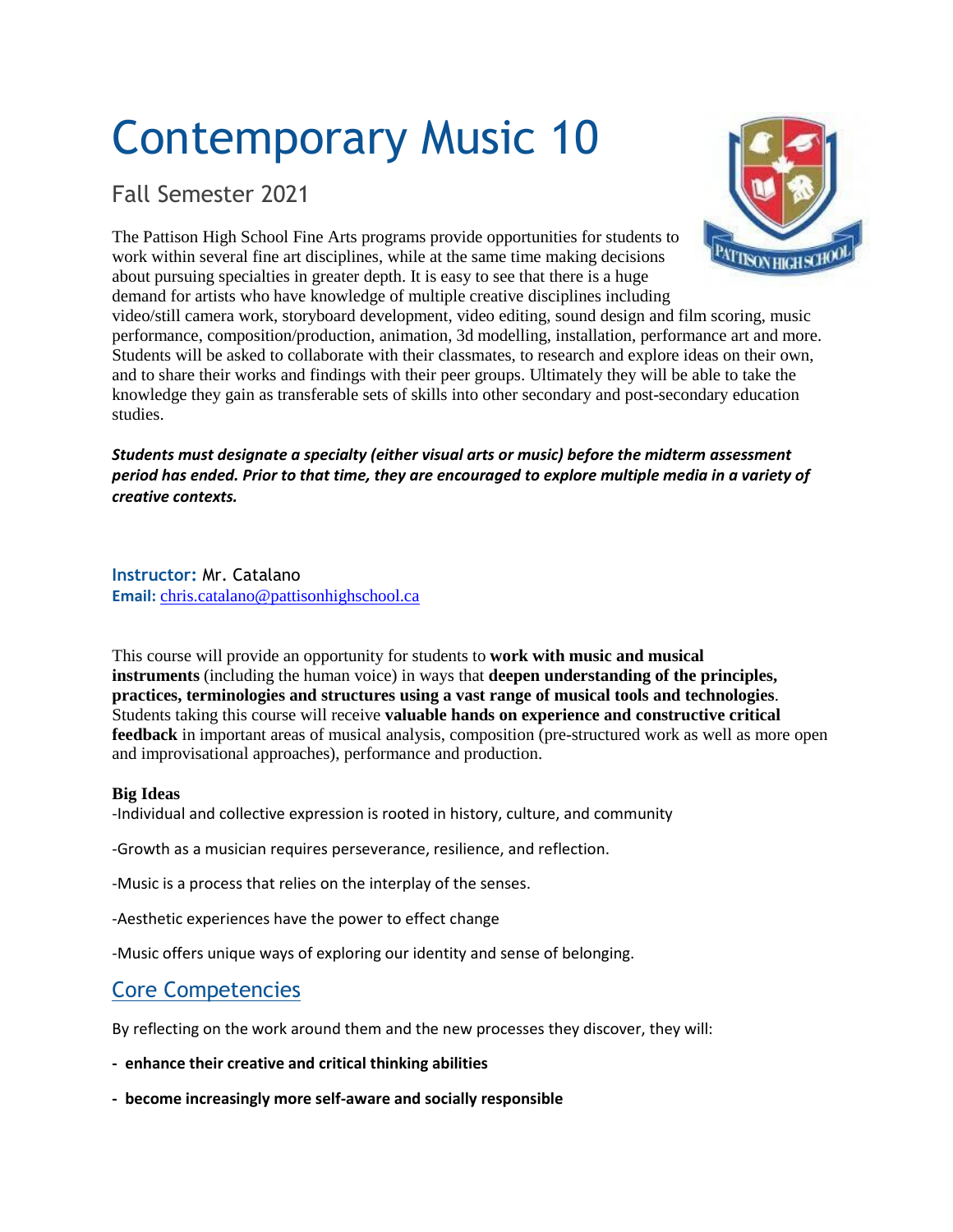**- develop communication skills through analysis and discussion of music**

- **- recognize that music appreciation can impact personal growth**
- **- be introduced to new aspects of the English language through the learning of music terminology**

**- develop problem solving/analysis skills through the study of harmonic and rhythmic principles used in all forms of music.**

**Students will be given opportunities to use both self and peer assessment tools (self-reflection questionnaires that address both core and curricular competencies, group discussions of student work) and to guide inquiries into local and international First Nations' forms of artistic tradition/culture (incorporating first nations learning principles into art processes/research/reflection).**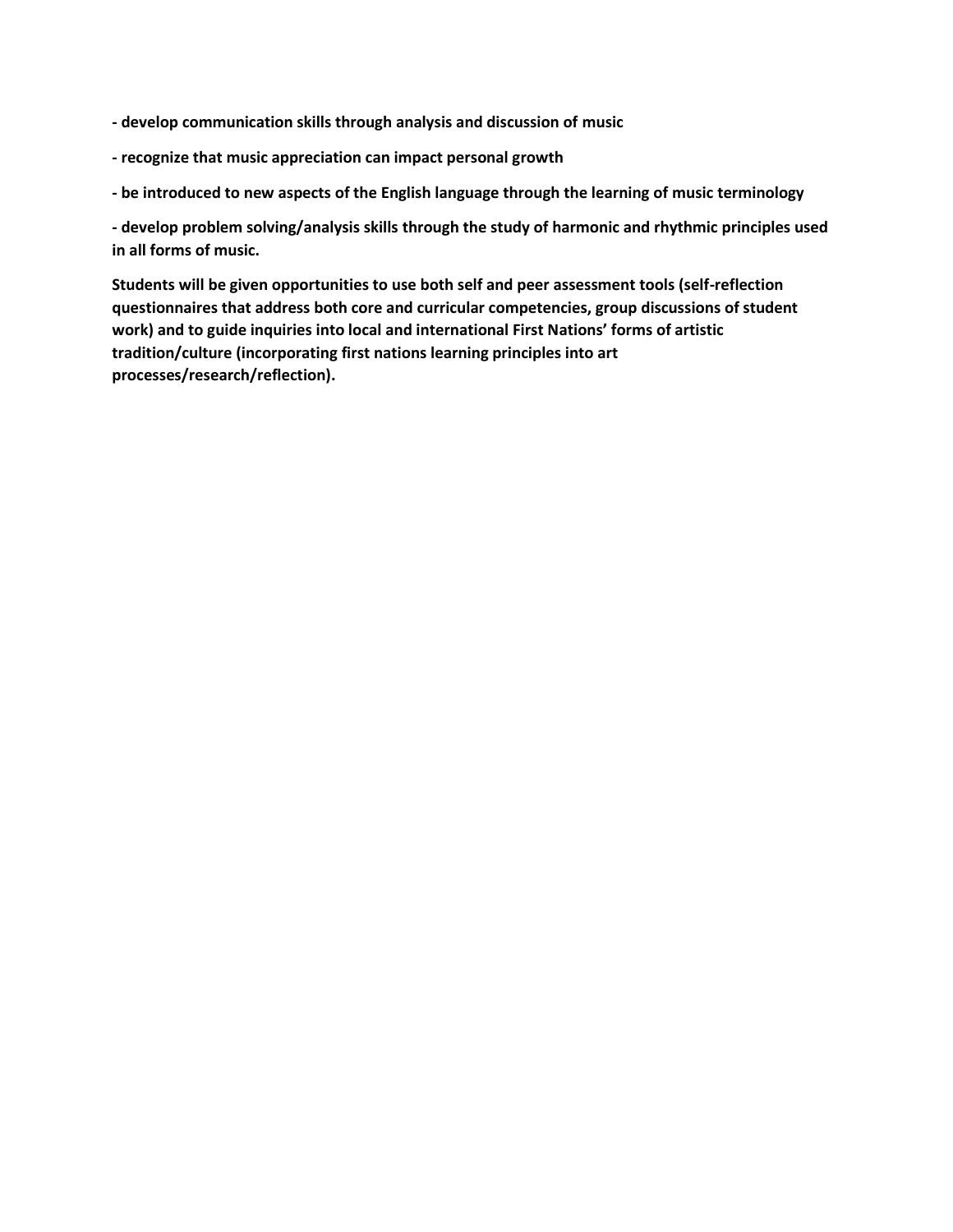#### **Curricular Competencies**

#### **A. Explore and create**

- 1. Perform in both solo and ensemble contexts
- 2. Express meaning, intent, and emotion through music
- 3. Improvise and take creative risks in music
- 4. Explore musical ideas by combining genres or styles
- 5. Explore a variety of contexts and their influences on musical works, including place and time
- 6. Develop and refine relevant technical skills and expressive qualities
- 7. Explore music that reflects personal voice, story, and values

#### **B. Reason and reflect**

1. Describe and analyze musicians' use of technique, technology, and environment in music composition, arranging, and performance, using musical language

- 2. Reflect on rehearsal and performance experiences and musical growth
- 3. Consider the function of their instrument, voice, or role within an ensemble or collaborative effort
- 4. Analyze styles of music to inform musical decisions

#### **C. Communicate and document**

- 1. Document, share, and appreciate musical works and experiences in a variety of contexts
- 2. Receive and apply constructive feedback
- 3. Use discipline-specific language to communicate ideas
- 4. Contribute personal voice, cultural identity, and perspective in musical study and performance
- 5. Demonstrate respect for self, others, and the audience
- 6. Use music to communicate and respond to social and global issues

#### **D. Connect and expand**

1. Demonstrate personal and social responsibility associated with creating, performing, and responding to music

- 1. Make connections with others on a local, regional, and global scale through music
- 2. Use technical knowledge and contextual observation to make musical decisions
- 3. Demonstrate appropriate care, use, and maintenance of instruments and equipment
- 4. Practise appropriate self-care to prevent performance-related injury

### Evaluation Scheme

**50% - Performances/Productions: -** Ongoing individual and collaborative musical repertoire development culminating in midterm and final online performances/productions. Compositional strategies should be evident in original work. Both live and recorded works should be performed with care and attention to all the details of timing, intonation and musical phrasing.

**25% - Quizzes and Theory Studies**

**25%- Self and peer assessment and other written assignments**

#### Class Rules and Expectations

- 1. Make your very best effort to always be on time for class.
- 2. Bring a journal or notebook every day.
- 3. Phones may only be used for research or digital software processes being explored in class. If they are being used for anything else they will be taken away for the remainder of the class.